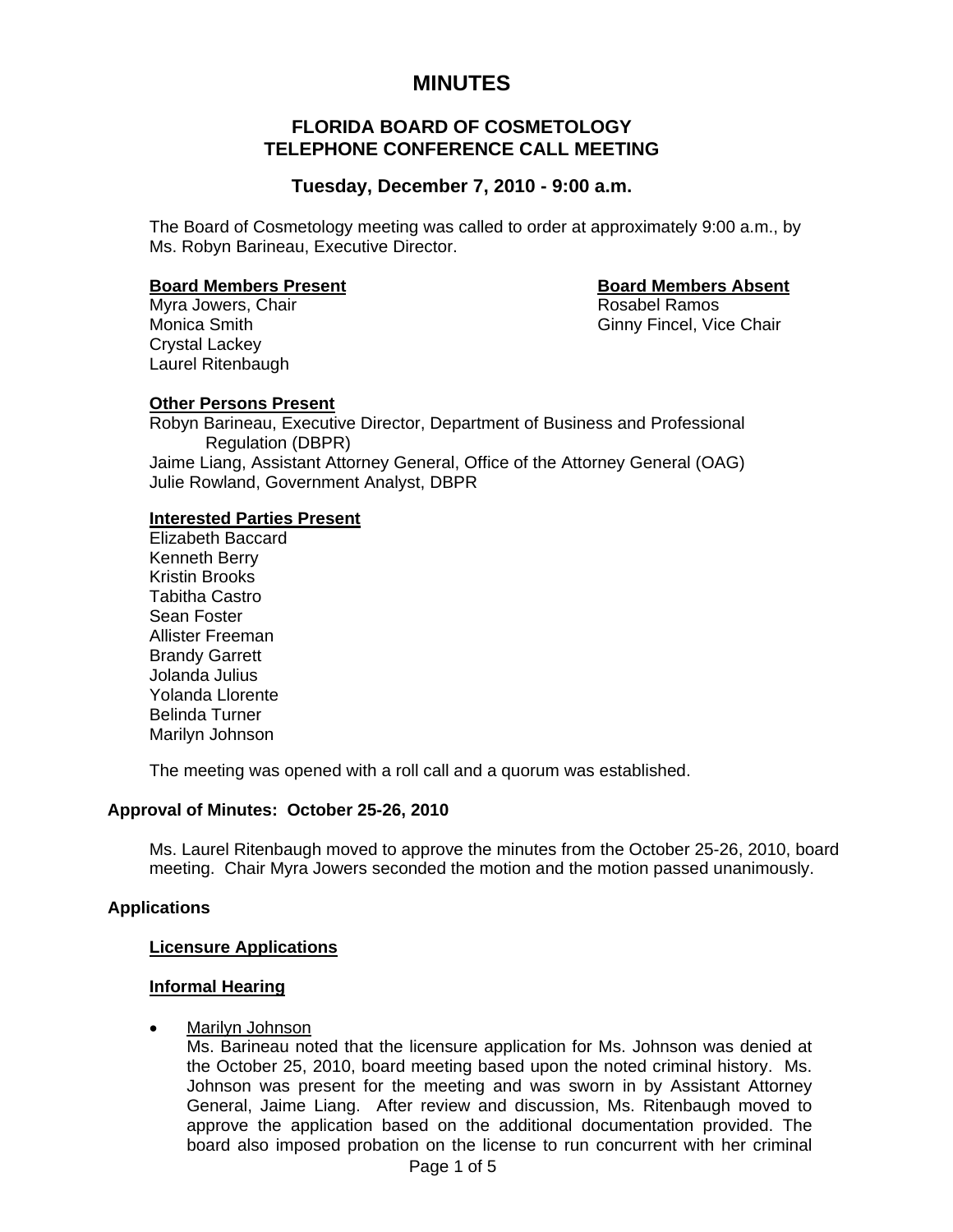probationary period. Chair Jowers seconded the motion and the motion passed unanimously.

#### **Initial Review**

## • Elizabeth A. Baccard

Ms. Barineau noted that the licensure application for Ms. Baccard was forwarded to the board for review based on the noted criminal history. Ms. Baccard was present for the meeting and was sworn in by Ms. Liang. After review and discussion, Ms. Ritenbaugh moved to approve the application based on the documentation provided. The board also imposed probation on the license to run concurrent with her criminal probationary period. Ms. Monica Smith seconded the motion and the motion passed unanimously.

## • Kenneth L. Berry

Ms. Barineau noted that the licensure application for Mr. Berry was forwarded to the board for review based on the noted criminal history. Mr. Berry was present for the meeting and was sworn in by Ms. Liang. After review and discussion, Ms. Smith moved to approve the application based on the documentation provided. The board also imposed probation on the license to run concurrent with his criminal probationary period. Ms. Crystal Lackey seconded the motion and the motion passed unanimously.

• Kristin N. Brooks

Ms. Barineau noted that the licensure application for Ms. Brooks was forwarded to the board for review based on the noted criminal history. Ms. Brooks was present for the meeting and was sworn in by Ms. Liang. After review and discussion, Chair Jowers moved to approve the application based on the documentation provided. The board also imposed probation on the license to run concurrent with her criminal probationary period. Ms. Smith seconded the motion and the motion passed unanimously.

• Tabitha Castro

Ms. Barineau noted that the licensure application for Ms. Castro was forwarded to the board for review based on the background information reflected on the application. Ms. Castro was present for the meeting and was sworn in by Ms. Liang. After review and discussion, Ms. Ritenbaugh moved to approve the application based on the documentation provided. The board also imposed probation on the license to run concurrent with her criminal probationary period. Chair Jowers seconded the motion and the motion passed unanimously.

Sean A. Foster

Ms. Barineau noted that the licensure application for Mr. Foster was forwarded to the board for review based on the background information reflected on the application. Mr. Foster was present for the meeting and was sworn in by Ms. Liang. After review and discussion, Chair Jowers moved to approve the application based on the documentation provided. The board also imposed probation on the license to run concurrent with his criminal probationary period. Ms. Ritenbaugh seconded the motion and the motion passed unanimously.

• Allister A. Freeman

Ms. Barineau noted that the licensure application for Mr. Freeman was forwarded to the board for review based on the background information reflected on the application. Mr. Freeman was present for the meeting and was sworn in by Ms.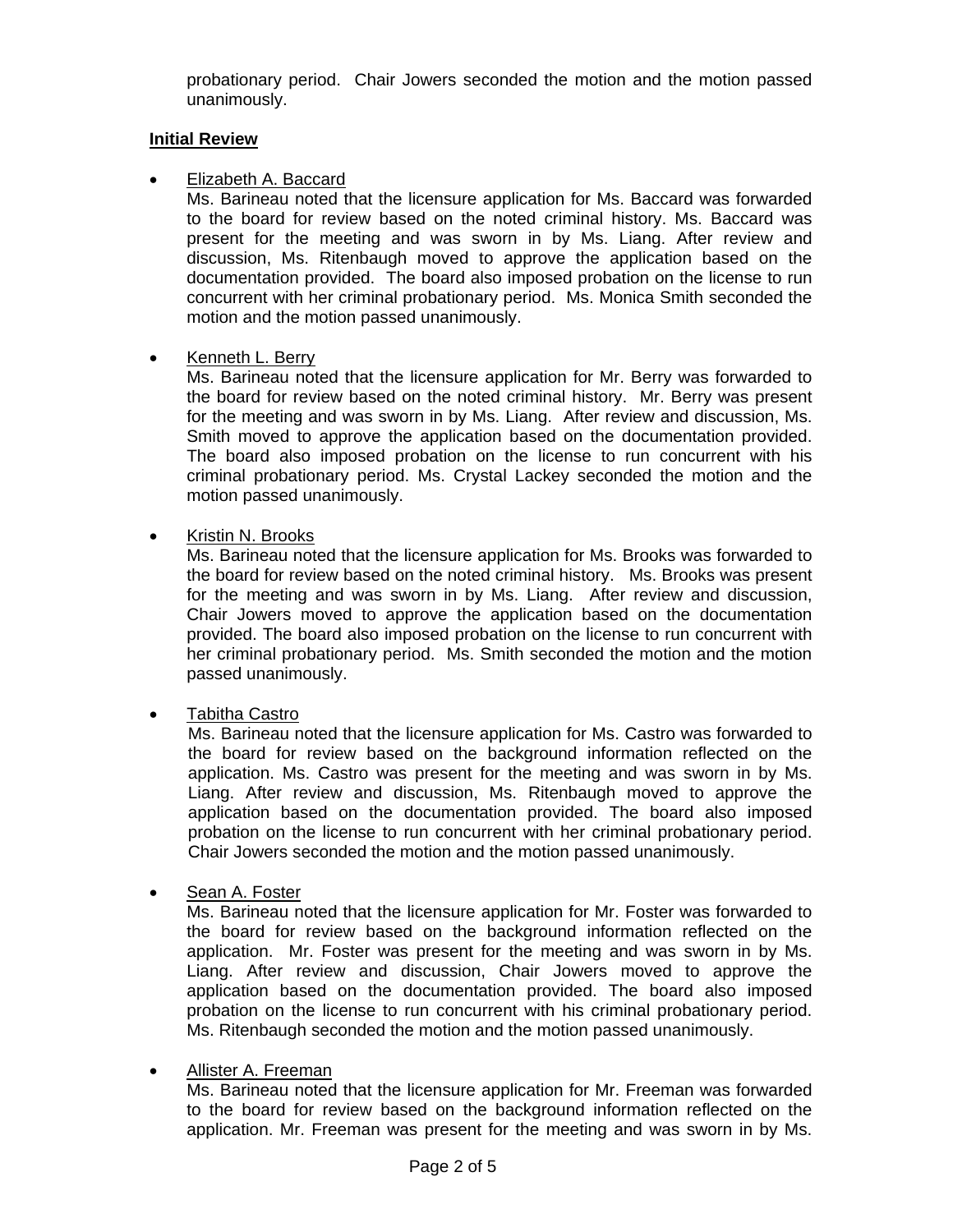Liang. After review and discussion, Ms. Ritenbaugh moved to approve the application based on the documents provided. The board also imposed probation on the license to run concurrent with his criminal probationary period. Ms. Lackey seconded the motion and the motion passed unanimously.

## • Andy C. Garcia

Ms. Barineau noted that the licensure application for Mr. Garcia was forwarded to the board for review based on the background information reflected on the application. Mr. Garcia was not present for the meeting. After review and discussion, Chair Jowers moved to deny the application based on the noted criminal history. Ms. Smith seconded the motion and the motion passed unanimously.

#### • Brandy L. Garrett

Ms. Barineau noted that the licensure application for Ms. Garrett was forwarded to the board for review based on the background information reflected on the application. Ms. Garrett was present for the meeting and was sworn in by Ms. Liang. After review and discussion, Chair Jowers moved to approve the application based on the documents provided. The board also imposed probation on the license to run concurrent with her criminal probationary period. Ms. Ritenbaugh seconded the motion and the motion passed unanimously.

• Rebecca J. Johnson

Ms. Barineau noted that the licensure application for Ms. Johnson was forwarded to the board for review based on the background information reflected on the application. Ms. Johnson was not present for the meeting. After review and discussion, Ms. Lackey moved to approve the application based on the documents provided. Ms. Ritenbaugh seconded the motion and the motion passed unanimously.

## • Jolanda Julius

Ms. Barineau noted that the licensure application for Ms. Julius was forwarded to the board for review based on the background information reflected on the application. Ms. Julius was present for the meeting and was sworn in by Ms. Liang. After review and discussion, Ms. Smith moved to deny the application based on the noted criminal history. Chair Jowers seconded the motion and the motion passed unanimously.

• Yolanda Llorente

Ms. Barineau noted that the licensure application for Ms. Llorente was forwarded to the board for review based on the background information reflected on the application. Ms. Llorente was present for the meeting and was sworn in by Ms. Liang. After review and discussion, Ms. Lackey moved to approve the application based on the documents provided. The board also imposed probation on the license to run concurrent with her criminal probationary period. Ms. Ritenbaugh seconded the motion and the motion passed unanimously.

## • Jason S. Muchewicz

Ms. Barineau noted that the licensure application for Mr. Muchewicz was forwarded to the board for review based on the background information reflected on the application. Mr. Muchewicz was not present for the meeting. After review and discussion, Chair Jowers moved to approve the application based on the documents provided. Ms. Ritenbaugh seconded the motion and the motion passed unanimously.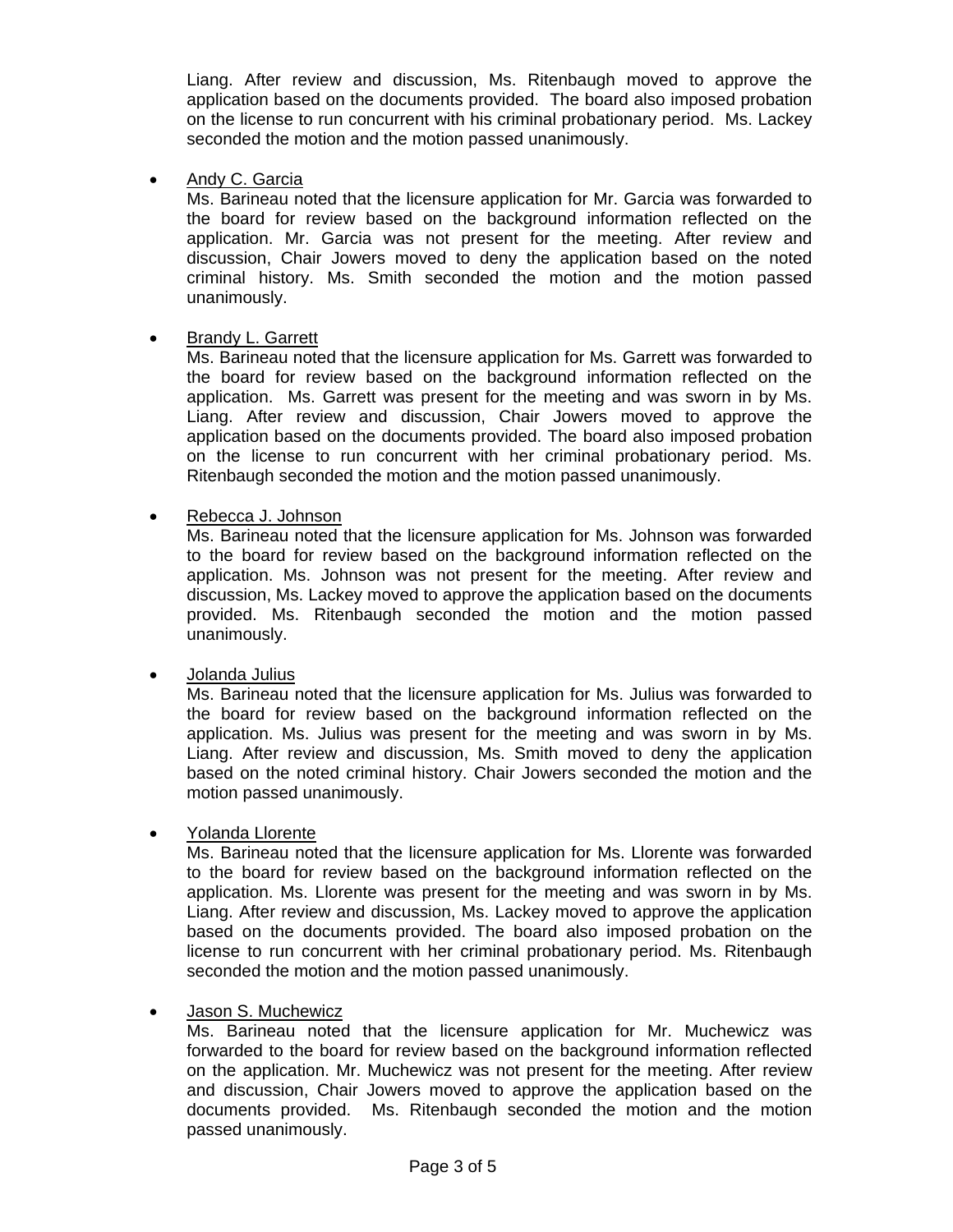# • Belinda K. Turner

Ms. Barineau noted that the licensure application for Ms. Turner was forwarded to the board for review based on the background information reflected on the application. Ms. Turner was present for the meeting and was sworn in by Ms. Liang. After review and discussion, the board tabled the application until the January 24-25, 2011, meeting to allow her to provide additional documentation regarding her criminal history. Ms. Turner verbally waived the deemer clause to afford her time to collect the documentation.

# **New Business**

Rule 61G5-20.002, Florida Administrative Code-Salon Requirements

The board approved the following amendments to Rule 61G5-20.002, Florida Administrative Code – Salon Requirements. They agreed that this amendment will not have an adverse impact on small business and will not be likely to directly or indirectly increase regulatory costs to any entity (including government) in excess of \$200,000 in the aggregate in Florida within one year after the implementation of the rule.

(1) through (2)

(3) No cosmetology or specialty salon shall use or possess a product containing a liquid nail monomer containing any trace of methyl methacrylate (MMA).

(4) No cosmetology salon or specialty salon may use or possess a product

containing greater than .2% formaldehyde of the total chemical composition for use for Brazilian Hair Straightening or any other procedure.

(5) Every cosmetology or specialty salon shall maintain material data sheets

(MSDSs) at all times for all products used or present on the etablishment premises.

(6)(3) No cosmetology or specialty salon shall be operated in the same licensed space allocation with any other business which adversely affects the sanitation of the salon, or in the same licensed space allocation with a school teaching cosmetology or a specialty licensed under Chapter 477, F.S., or in any other location, space, or environment which adversely affects the sanitation of the salon. In order to control the required space and maintain proper sanitation, where a salon adjoins such other business or school, or such other location, space or environment, there must be permanent walls separating the salon from the other business, school, location, space, or environment and there must be separate and distinctly marked entrances for each.

(7)(4) Evidence that the full salon contains a minimum of 200 square feet of floor space. No more than two (2) cosmetologists or specialists may be employed in a salon which has only the minimum floor space.

(8)(5) A specialty salon offering only one of the regulated specialties shall evidence a minimum of 100 square feet used in the performance of the specialty service and shall meet all the sanitation requirements stated in this section. No more than one specialist or cosmetologist may be employed in a specialty salon with only the minimum floor space. An additional 50 square feet will be required for each additional specialist or cosmetologist employed.

 $(9)(6)$  For purposes of this rule, "permanent wall" means a vertical continuous structure of wood, plaster, masonry, or other similar building material, which is physically connected to a salon's floor and ceiling, and which serves to delineate and protect the salon.